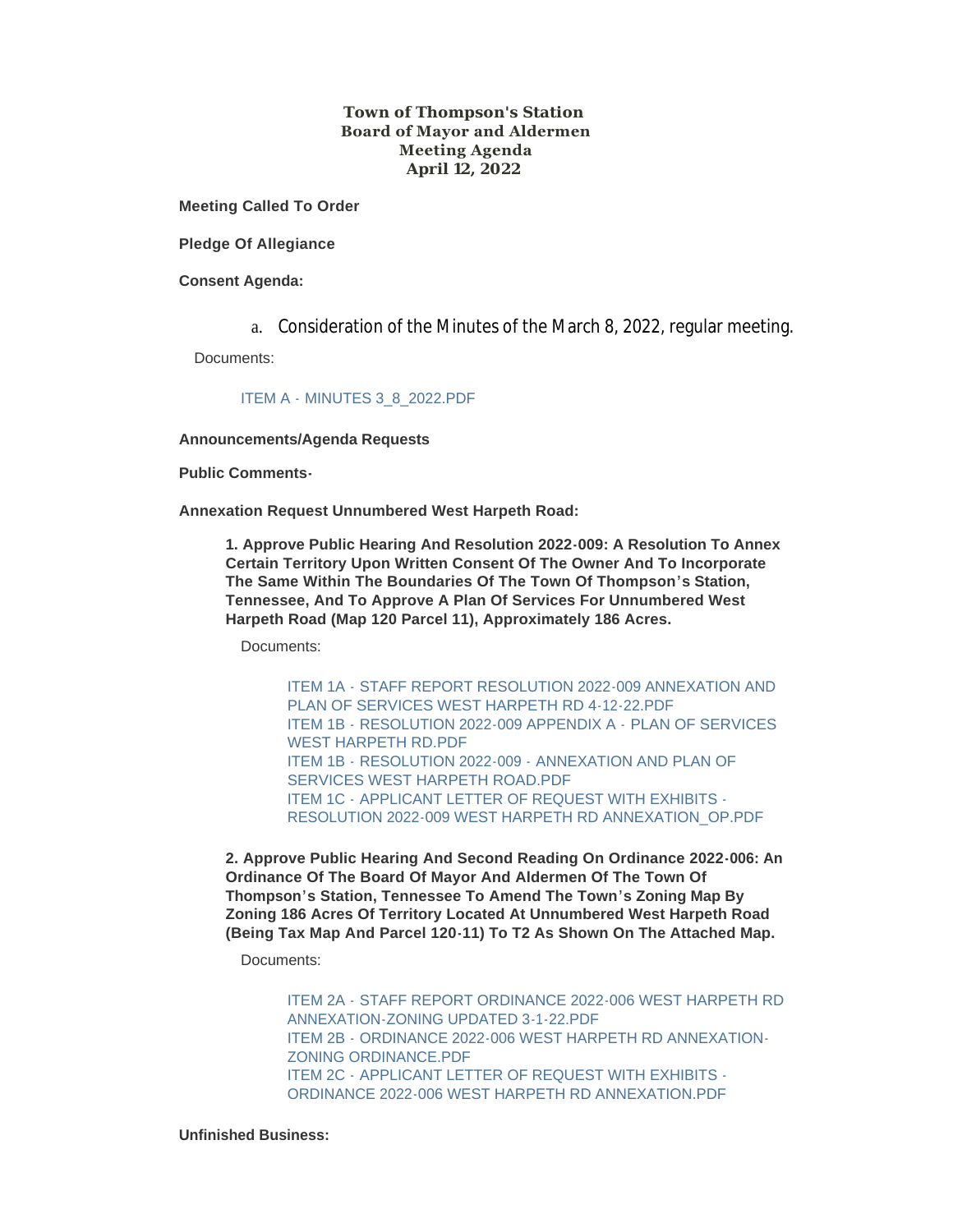**3. Approve Public Hearing And Second Reading Ordinance 2022-007: An Ordinance Of The Board Of Mayor And Aldermen Of The Town Of Thompson's Station, Tennessee To Amend The Town's Zoning Map By Rezoning 11.42 Acres Of Territory Located At 1550 West Harpeth Road (Being Tax Map And Parcel 118-007.01) From D1 To D2 As Shown On The Attached Map.**

Documents:

ITEM 3A - [STAFF REPORT ORDINANCE 2022-007 OZZAD REZONE 4-1-](https://www.thompsons-station.com/AgendaCenter/ViewFile/Item/3734?fileID=16067) 22.PDF ITEM 3B - [OZZAD REZONE ORDINANCE 2022-007.PDF](https://www.thompsons-station.com/AgendaCenter/ViewFile/Item/3734?fileID=16066)

**4. Approve Public Hearing And Second Reading Ordinance 2022-008: An Ordinance Of Town Of Thompson's Station, Tennessee Which Amends The Annual Budget For The Fiscal Year '21 – '22.**

Documents:

### ITEM 4 - [ORDINANCE 2022-008 FY21-22 BUDGET ORD REVISON](https://www.thompsons-station.com/AgendaCenter/ViewFile/Item/3735?fileID=16068)  1.1.PDF

**New Business:**

**5. Approve Resolution 2022-006: A Resolution Of The Town Of Thompson's Station, Tennessee, To Establish And Approve The Guidance And Considerations As Criteria For The Appointment Of Utility Board Members For The Town Of Thompson's Station.**

Documents:

ITEM 5 - [RESOLUTION 2022-006 TO APPROVE THE CRITERIA FOR THE](https://www.thompsons-station.com/AgendaCenter/ViewFile/Item/3736?fileID=16069)  APPOINTMENT OF UTILITY BOARD MEMBERS 3.17.22.PDF

**6. Approve Resolution 2022-007: A Resolution Of The Town Of Thompson's Station, Tennessee For The Expansion Of The Regional Wastewater Treatment Plant Upgrades For The Town Of Thompson's Station.**

Documents:

ITEM 6 - [RESOLUTION 2022-007 FOR MBR EXPANSION -](https://www.thompsons-station.com/AgendaCenter/ViewFile/Item/3737?fileID=16070) 3.27.22 (1).PDF

**7. Approve Resolution 2022-008: A Resolution Of The Town Of Thompson's Station, Tennessee For The Expansion Of The Regional Wastewater Treatment Plant Upgrades For The Town Of Thompson's Station (And Request Town Engineers Obtain Information As To An Estimate Of Cost).**

Documents:

ITEM 7 - [RESOLUTION 2022-008 FOR MBR EXPANSION -](https://www.thompsons-station.com/AgendaCenter/ViewFile/Item/3738?fileID=16071) 3.27.22 - ENGINEER COST V 1.PDF

- **8. Approve Reservation Of Wastewater Capacity Agreements:**
	- **a. Reservation Agreement for 4561 Columbia Pike, Cooper Magli applicant.**
	- **b. Reservation Agreement for 2752-2756/unnumbered Critz Lane, Stormberg Enterprises, LLC applicant.**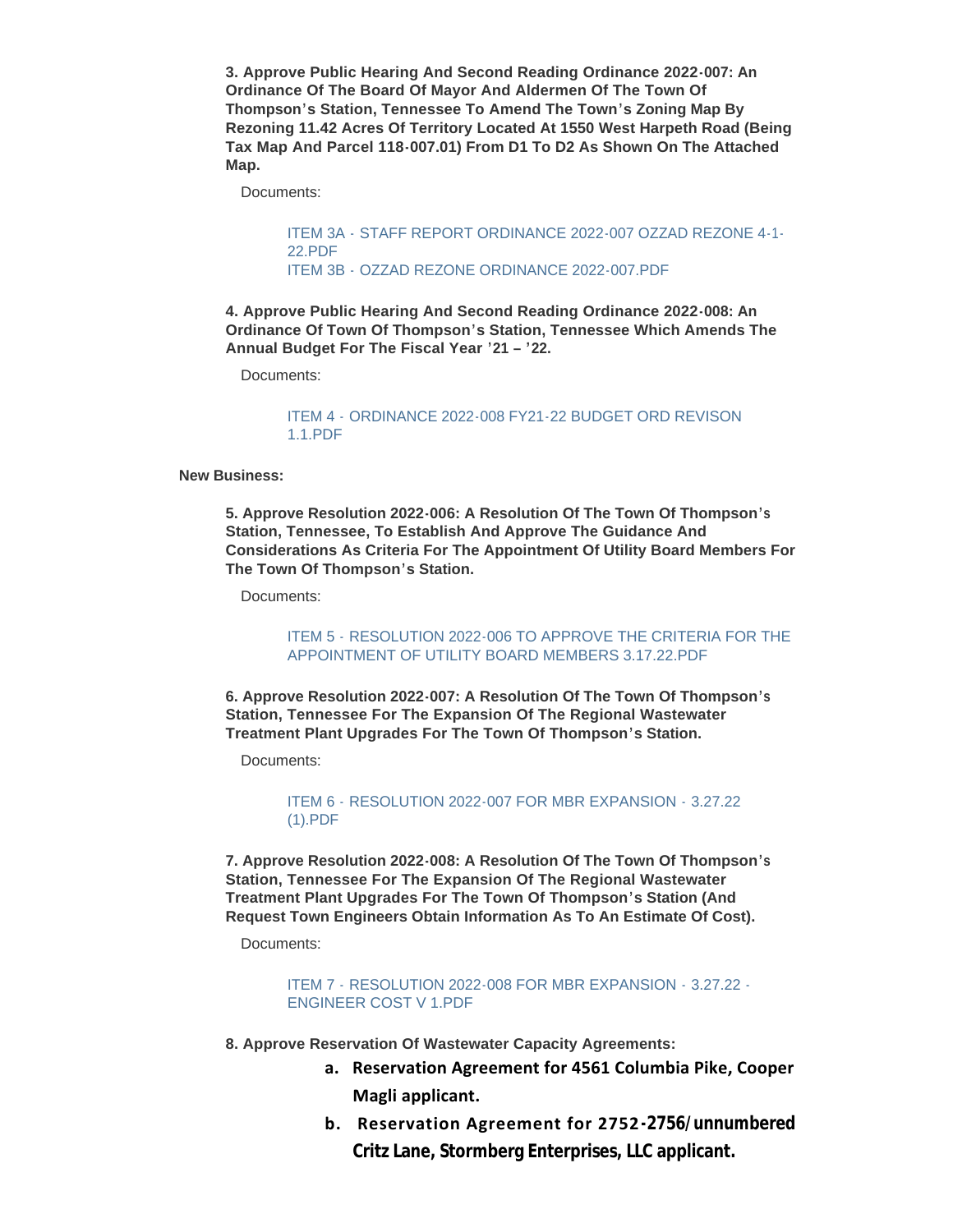- **c. Reservation Agreement for 2752 Thompson's Station Road East, Joseph Mennel applicant.**
- **d. Reservation Agreement for 2732 Thompson's Station Road East, Connection Hill Primitive Baptist Church applicant.**

Documents:

ITEM 8A - [RESERVATION AGREEMENT 4561 COLUMBIA PK-](https://www.thompsons-station.com/AgendaCenter/ViewFile/Item/3739?fileID=16073) COOPER MAGLI PDF ITEM 8B - [RESERVATION AGREEMENT 2752-2756 CRITZ LN-](https://www.thompsons-station.com/AgendaCenter/ViewFile/Item/3739?fileID=16074) AMBER STROMBERG.PDF ITEM 8C - [RESERVATION AGREEMENT 2752 THOMPSONS STATION](https://www.thompsons-station.com/AgendaCenter/ViewFile/Item/3739?fileID=16075)  ROAD E- JOSPEH MENNEL.PDF ITEM 8D - [RESERVATION AGREEMENT 2732 THOMPSONS STATION](https://www.thompsons-station.com/AgendaCenter/ViewFile/Item/3739?fileID=16072)  RD E- CONNECTION HILL PRIMITIVE BAPTIST CHURCH.PDF

**9. Approve Resolution 2022-010: A Resolution Of The Town Of Thompson's Station, TN For Amendment 3 To The Contract With Kimley Horn For The Design And Development Of Phase 3 Of The Town's Greenway And To Authorize The Mayor To Sign The Contract Amendment:**

Documents:

ITEM 9A - [STAFF MEMO FOR RESOLUTION 2022-010 GREENWAY](https://www.thompsons-station.com/AgendaCenter/ViewFile/Item/3740?fileID=16077)  PHASE 3 CONTRACT AMENDMENT 3.PDF ITEM 9B - [RESOLUTION 2022-010 KIMLEY HORN GREENWAY PHASE 3](https://www.thompsons-station.com/AgendaCenter/ViewFile/Item/3740?fileID=16078)  AMENDMENT 3.DOC.PDF ITEM 9C - [AMENDMENT 3 TO PHASE 3 GREENWAY CONTRACT WITH](https://www.thompsons-station.com/AgendaCenter/ViewFile/Item/3740?fileID=16076)  KIMLEY HORN.PDF

## **10. Approve Agreement With Williamson County Highway Commission Regarding Harpeth School Road:**

Documents:

ITEM 10A - [INFRASTRUCTURE MAINTENANCE AGREEMENT](https://www.thompsons-station.com/AgendaCenter/ViewFile/Item/3741?fileID=16079)  FINAL.PDF ITEM 10B - EXHIBIT A - [TO IMA \(2\).PDF](https://www.thompsons-station.com/AgendaCenter/ViewFile/Item/3741?fileID=16080) ITEM 10C - EXHIBIT B - [HARPETHSCHOOLRD\\_ROADWAYMAINTEXHIBIT\\_021822\\_REV.PDF](https://www.thompsons-station.com/AgendaCenter/ViewFile/Item/3741?fileID=16081)

**11. Approve Resolution 2022-011: A Resolution Of The Town Of Thompson's Station, Tennessee Approving An Extension Of The Subscription Agreement With IDT Plans, LLC:**

Documents:

ITEM 11A - [RESOLUTION 2022-011 APPROVING IDT PLANS LLC 5-](https://www.thompsons-station.com/AgendaCenter/ViewFile/Item/3742?fileID=16082) YEAR AGREEMENT - V2.PDF ITEM 11B - [IDT PLANS, LLC RENEWAL QUOTE.PDF](https://www.thompsons-station.com/AgendaCenter/ViewFile/Item/3742?fileID=16083) [ITEM 11C - STAFF MEMO IDT RESOLUTION 2022-011.PDF](https://www.thompsons-station.com/AgendaCenter/ViewFile/Item/3742?fileID=16084)

**12. Approve Consideration Of One Of The Following Applicants For A Vacant Position On The Parks Board:**

Documents: